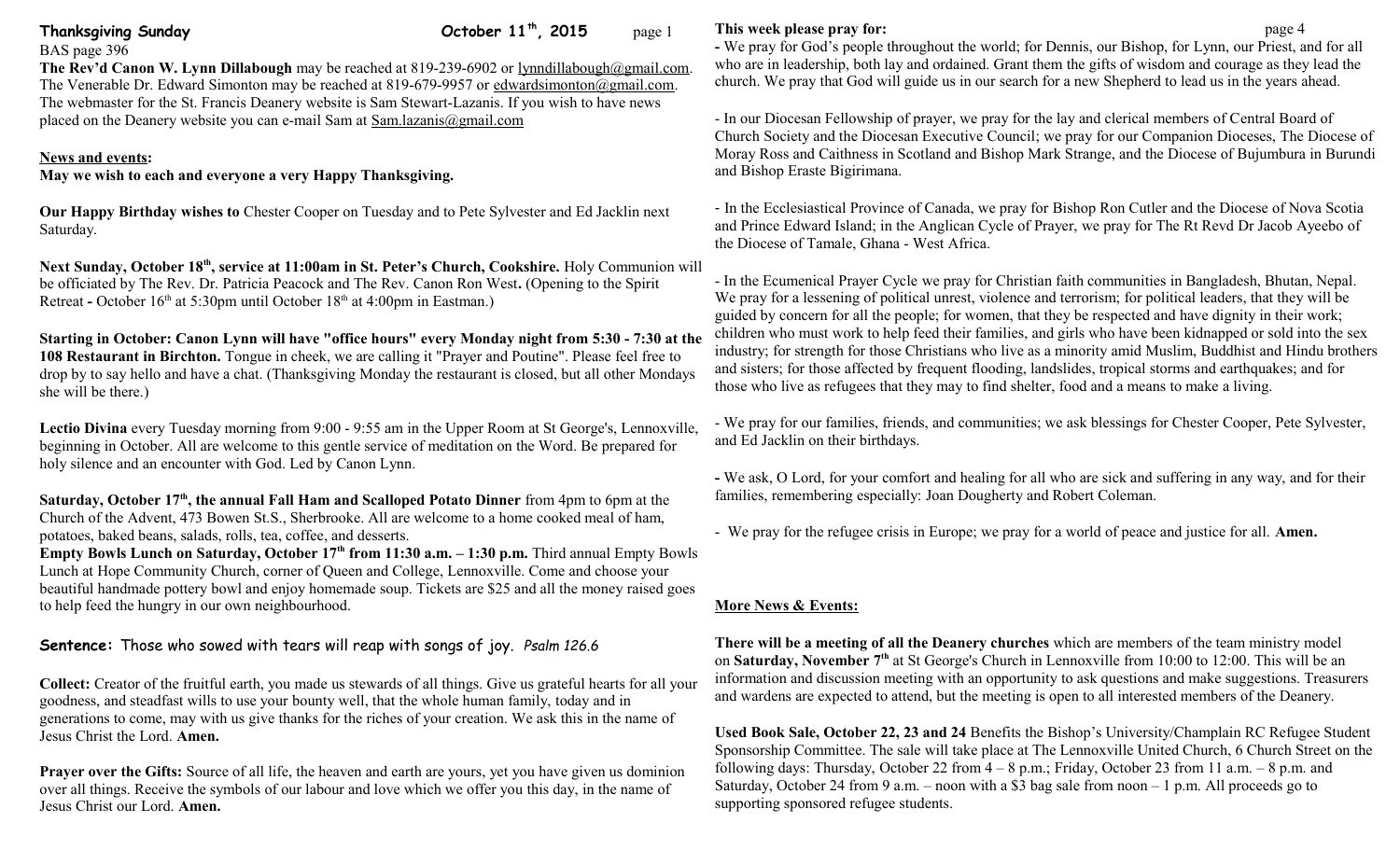A Reading from the Book of Job... Then the Lord answered Job out of the whirlwind:<sup>2"</sup>Who is this that darkens counsel by words without knowledge?<sup>3</sup>Gird up your loins like a man, I will question you, and you shall declare to me. <sup>4"</sup>Where were you when I laid the foundation of the earth? Tell me, if you have understanding.<sup>5</sup>Who determined its measurements—surely you know! Or who stretched the line upon it?  $6$ On what were its bases sunk, or who laid its cornerstone<sup>7</sup>when the morning stars sang together and all the heavenly beings shouted for joy?

 $(34\degree$ Can you lift up your voice to the clouds, so that a flood of waters may cover you?<sup>35</sup>Can you send forth lightnings, so that they may go and say to you, 'Here we are'?<sup>36</sup>Who has put wisdom in the inward parts, or given understanding to the mind?<sup>37</sup>Who has the wisdom to number the clouds? Or who can tilt the waterskins of the heavens,<sup>38</sup>when the dust runs into a mass and the clods cling together?<sup>39</sup> Can you hunt the four a.m. by his ringing telephone... prey for the lion, or satisfy the appetite of the young lions,<sup>40</sup>when they crouch in their dens, or lie in wait in their covert?<sup>41</sup>Who provides for the raven its prey, when its young ones cry to God, and wander about for lack of food?) *Job 38:1-7(34-41)*

# **Psalm 104:1-9, 25, 37b page 843**

**A Reading from the Letter to the Hebrews…**Every high priest chosen from among mortals is put in charge of things pertaining to God on their behalf, to offer gifts and sacrifices for sins.<sup>2</sup>He is able to deal gently with the ignorant and wayward, since he himself is subject to weakness;<sup>3</sup> and because of this he must offer sacrifice for his own sins as well as for those of the people.<sup>4</sup>And one does not presume to take this honour, but takes it only when called by God, just as Aaron was.<sup>5</sup>So also Christ did not glorify himself in becoming a high priest, but was appointed by the one who said to him, "You are my Son, today I have begotten you"; <sup>6</sup> as he says also in another place, "You are a priest forever, according to the order of Melchizedek."<sup>7</sup> In the days of his flesh, Jesus offered up prayers and supplications, with loud cries and tears, to the one who was able to save him from death, and he was heard because of his reverent submission.<sup>8</sup> Although he was a Son, he learned obedience through what he suffered;<sup>9</sup> and having been made perfect, he became the source of eternal salvation for all who obey him, <sup>10</sup>having been designated God a high priest according to the order of Melchizedek. *Hebrews 5:1-10*

**The Holy Gospel of our Lord Jesus Christ according to Mark…**<sup>35</sup>James and John, the sons of Zebedee, came forward to him and said to him, "Teacher, we want you to do for us whatever we ask of you."<sup>36</sup>And he said to them, "What is it you want me to do for you?"<sup>37</sup>And they said to him, "Grant us to sit, one at your right hand and one at your left, in your glory."<sup>38</sup>But Jesus said to them, "You do not know what you are asking. Are you able to drink the cup that I drink, or be baptized with the baptism that I am baptized with?"<sup>39</sup>They replied, "We are able." Then Jesus said to them, "The cup that I drink you will drink; and with the baptism with which I am baptized, you will be baptized; <sup>40</sup>but to sit at my right hand or at my left is not mine to grant, but it is for those for whom it has been prepared." <sup>41</sup>When the ten heard this, they began to be angry with James and John.<sup>42</sup>So Jesus called them and said to them, "You know that among the Gentiles those whom they recognize as their rulers lord it over them, and their great ones are tyrants over them. <sup>43</sup>But it is not so among you; but whoever wishes to become great among you must be your servant,<sup>44</sup>and whoever wishes to be first among you must be slave of all.<sup>45</sup>For the Son of Man came not to be served but to serve, and to give his life a ransom for many." *Mark 10:35-45* 

**A Thanksgiving Prayer:** Gracious God, you who supply your people with every blessing in abundance, lift up our hearts in gratitude and thanksgiving this day. Help us, we pray, to thank you for the gifts we seldom notice, to praise you for the bounty we often take for granted, and to glorify your name for how you have watched over us through another year of seedtime and harvest. For all that you have done, for all that you are, and for all that you will ever do, we lift up our voices in praise to you. Hear our prayer and our song and help us to live as ones with eternally grateful hearts –we ask this in Jesus' name. **Amen.** 

# **Chuckles: Bernard, who is noted for his gracious manners,** was awakened one morning at four forty-

"Your dog is barking, and it's keeping me awake," said an angry voice.

Bernard thanked the caller and politely asked his name and number before hanging up.

The next morning at precisely four forty-four a.m., Bernard called his neighbour back.

"Good morning, Mr. Williams.... Just called to say that I don't have a dog."

**An elderly lady was well-known for her faith** and for her boldness in talking about it. She would stand on her front porch and shout "PRAISE THE LORD!"

Next door to her lived an atheist who would get so angry at her proclamations he would shout, "There ain't no Lord!!"

Hard times set in on the elderly lady, and she prayed for GOD to send her some assistance. She stood on her porch and shouted "PRAISE THE LORD. GOD I NEED FOOD!! I AM HAVING A HARD TIME. PLEASE LORD, SEND ME SOME GROCERIES!!"

The next morning the lady went out on her porch and noted a large bag of groceries and shouted, "PRAISE THE LORD."

The neighbour jumped out from behind a bush and said, "Aha! I told you there was no Lord. I bought those groceries, God didn't."

The lady started jumping up and down and clapping her hands and said, "PRAISE THE LORD. He not only sent me groceries, but He made the devil pay for them. Praise the Lord!"

**A nun who works for a local home health care agency** was out making her rounds when she ran out of gas. As luck would have it there was a station just down the street. She walked to the station to borrow a can with enough gas to start the car and drive to the station for a fill up.

The attendant regretfully told her that the only can he owned had just been loaned out, but if she would care to wait he was sure it would be back shortly.

Since the nun was on the way to see a patient she decided not to wait and walked back to her car. After looking through her car for something to carry to the station to fill with gas, she spotted a bedpan she was taking to the patient. Always resourceful, she carried it to the station, filled it with gasoline, and carried it back to her car.

As she was pouring the gas into the tank of her car two men walked by. One of them turned to the other and said: "Now that is what I call faith!"